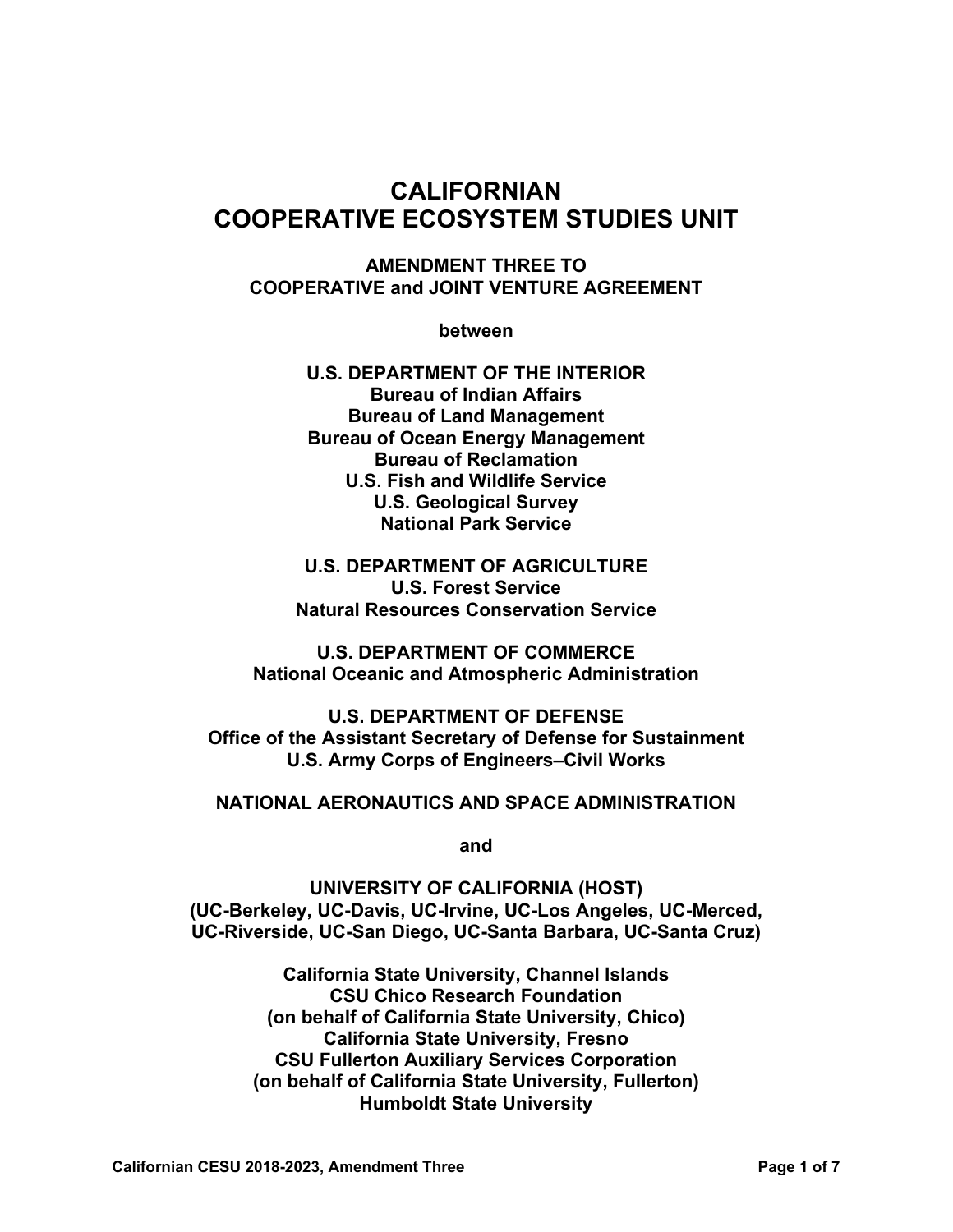**California State University, Los Angeles University Corporation at Monterey Bay (on behalf of CSU Monterey Bay) The University Corporation (on behalf of California State University, Northridge) Cal Poly Pomona Foundation, Inc. (on behalf of California State Polytechnic University, Pomona) California State University, Sacramento (Sacramento State) San Diego State University Research Foundation San Francisco State University Cal Poly Corporation (on behalf of California Polytechnic State University) Sonoma State University California State University, Stanislaus Carnegie Mellon University Occidental College University of Southern California School of Architecture California Department of Fish and Wildlife California Association of Resource Conservation Districts California Invasive Plant Council The Institute for Bird Populations Institute for Wildlife Studies Moss Landing Marine Laboratories Point Blue Conservation Science Santa Barbara Botanic Garden San Bernardino County Museum San Diego Natural History Museum Zoological Society of San Diego (d/b/a San Diego Zoo Global) Marine Ecology and Telemetry Research The Marine Mammal Center Stanford University Department of Earth System Science** 

#### **Adding: Smithsonian Institution Southern California Marine Institute**

With the exception of the changes below, all terms and conditions of the Californian CESU Cooperative and Joint Venture Agreement apply to this Amendment, and this Amendment is hereby made part of the Agreement.

### **ARTICLE I. BACKGROUND AND OBJECTIVES**

Q.3. The Smithsonian Institution and Southern California Marine Institute are hereby included in the Californian CESU as Partner Institutions.

#### **ARTICLE III. TERM OF AGREEMENT**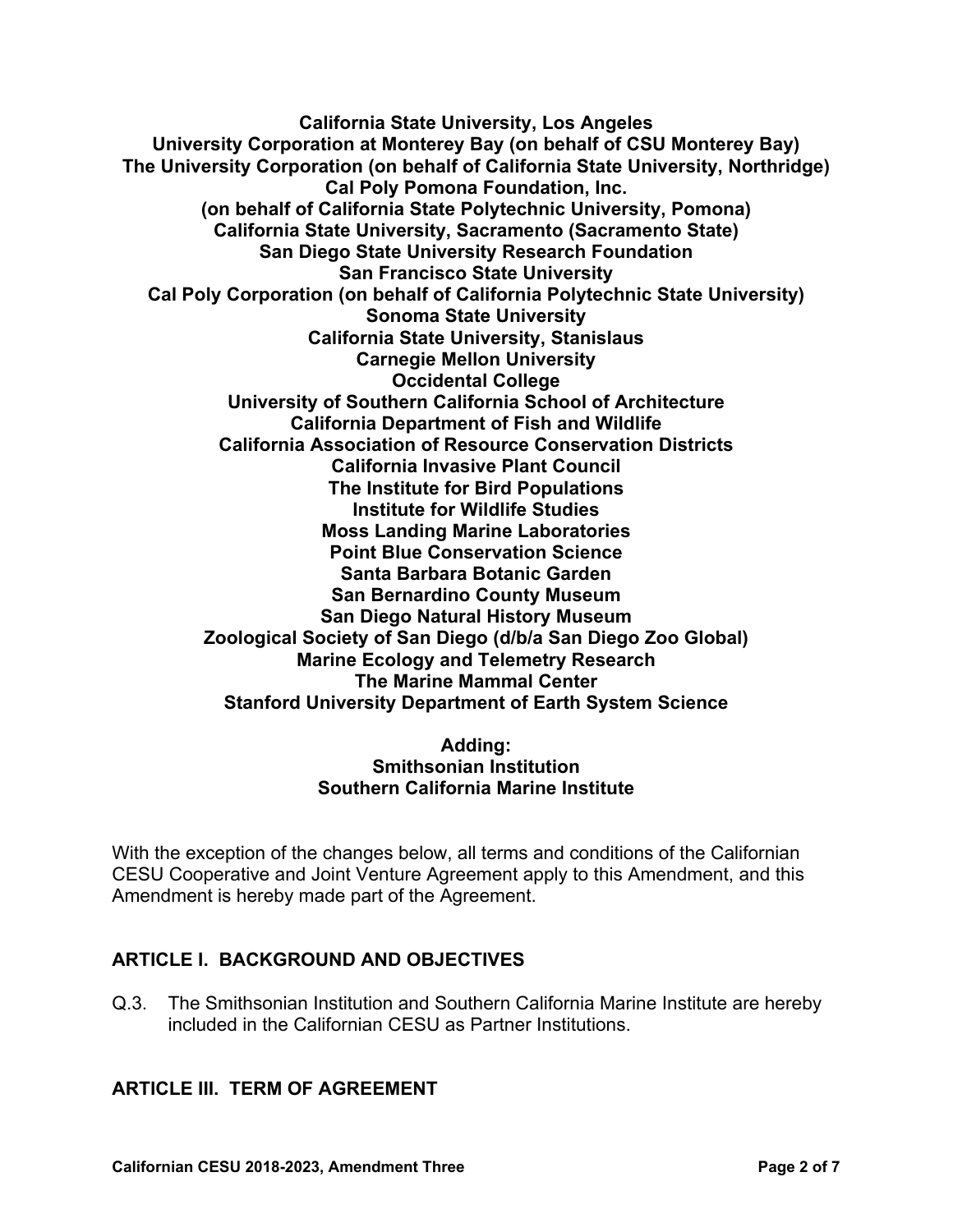- A.1. The effective date of the Californian CESU Cooperative and Joint Venture Agreement is 01 July 2018.
- A.2. The effective date of this Amendment to the Californian CESU Cooperative and Joint Venture Agreement shall be determined from the date of the last signature.

#### **ARTICLE IV. KEY OFFICIALS**

C.33. The representatives for the Smithsonian Institution are as follows:

*Technical Representative(s):* 

Scott Miller Chief Scientist Office of the Under Secretary for Science and Research Smithsonian Institution PO Box 37012, MRC 040 Washington, DC 20013-7012 Phone: (202) 633-5132 MillerS@si.edu

*Administrative Representative(s):* 

Karen Otiji Associate Director Office of Sponsored Projects Smithsonian Institution PO Box 37012, MRC 1205 Washington, DC 20013-7012 Phone: (202) 633-7111 Mobile: (202) 285-9432 Fax: (202) 312-2823 OtijiK@si.edu

For Fed-Ex, UPS, or other courier service: 1000 Jefferson Drive SW Washington, DC 20560

C.34. The representative for the Southern California Marine Institute is as follows:

*Technical Representative(s):*  Daniel Pondella **Director** Southern California Marine Institute 820 S Seaside Avenue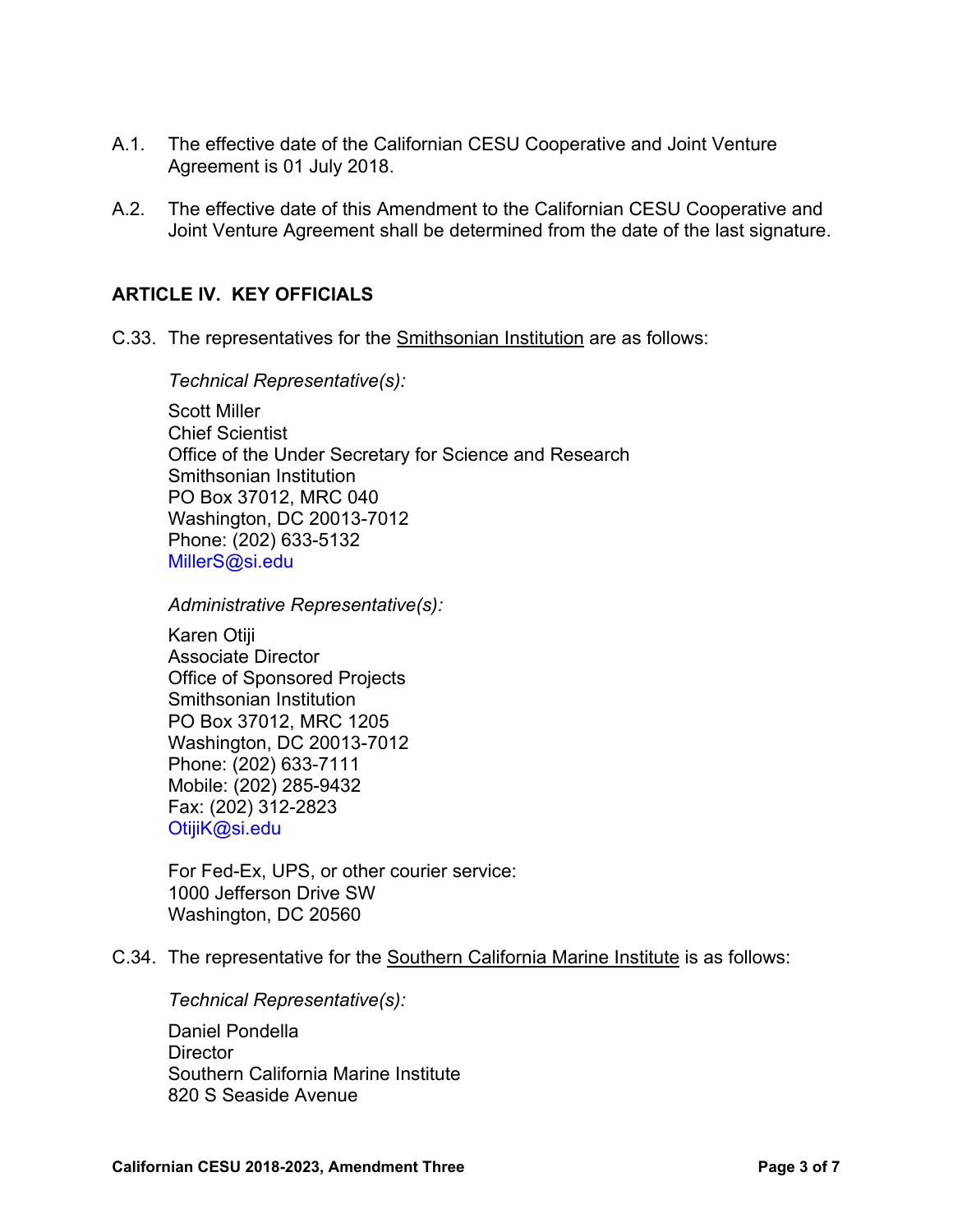Terminal Island, CA 90731 Phone: (323) 533-3869 Fax: (310) 519-1054 pondella@oxy.edu

### **ARTICLE XIV. AMENDMENT AUTHORIZING SIGNATURES**

Per Article III.C., the following authorizing signatures are attached:

- N. UNIVERSITY OF CALIFORNIA (HOST)
- UU. Smithsonian Institution
- VV. Southern California Marine Institute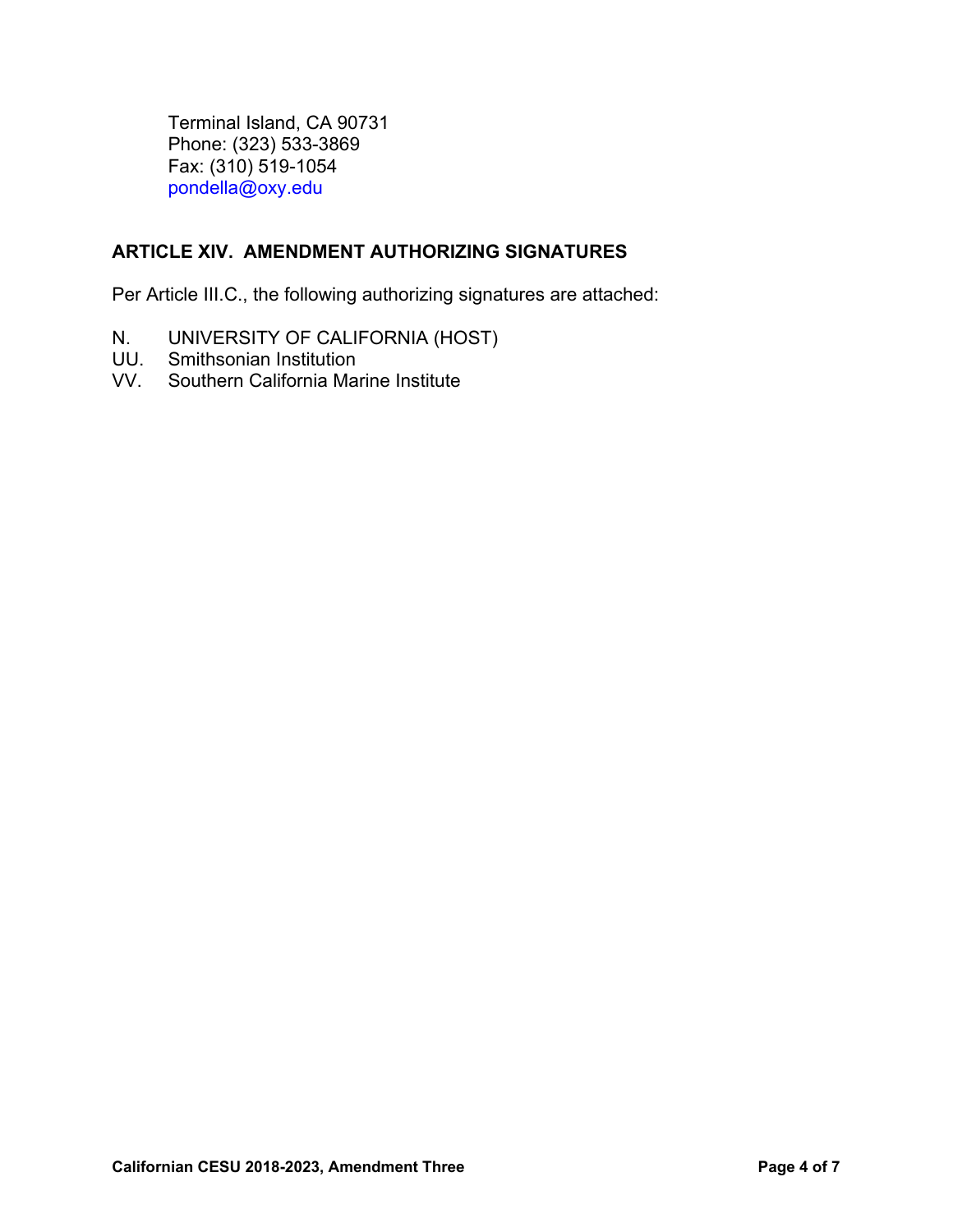## **ARTICLE XIV. AMENDMENT AUTHORIZING SIGNATURES (cont.)**

### N. UNIVERSITY OF CALIFORNIA (HOST), systemwide authorization

 $\overline{a}$ 

cn=Lourdes G. DeMattos, o=Regents of the University of California, ou=Associate Director, Research Policy Analysis & Coordination, email=lourdes.demattos@ucop.edu, c=US 2020.12.14 12:09:00 -08'00'

Lourdes G. DeMattos

Lourdes G. DeMattos **Date** Contract and Grant Officer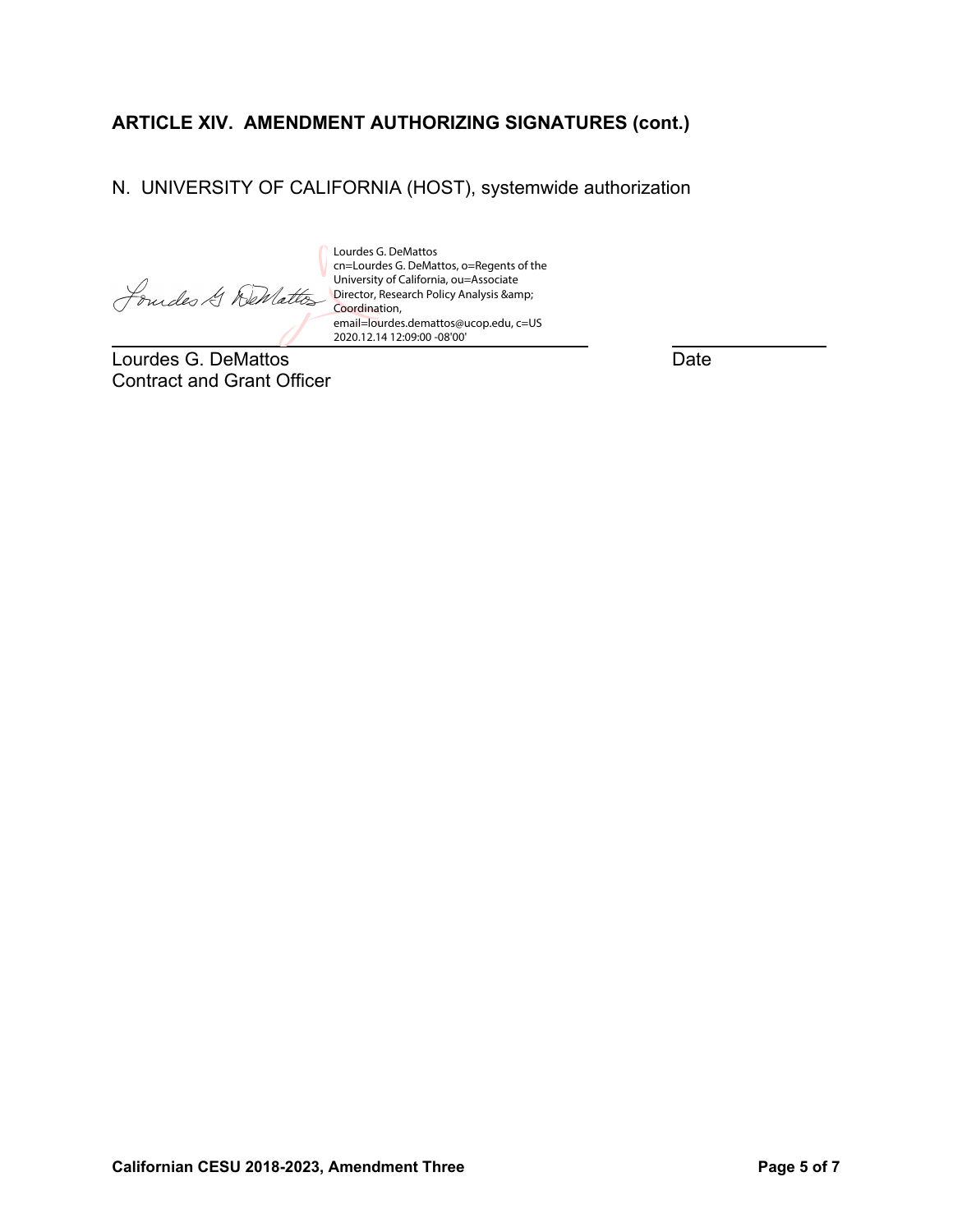## **ARTICLE XIV. AMENDMENT AUTHORIZING SIGNATURES (cont.)**

UU. Smithsonian Institution

Tracey Fraser

 $\overline{a}$ 

11/11/2020 | 8:44 AM EST

Tracey Fraser National Contract of the United States of the Date Date **Director** Office of Sponsored Projects